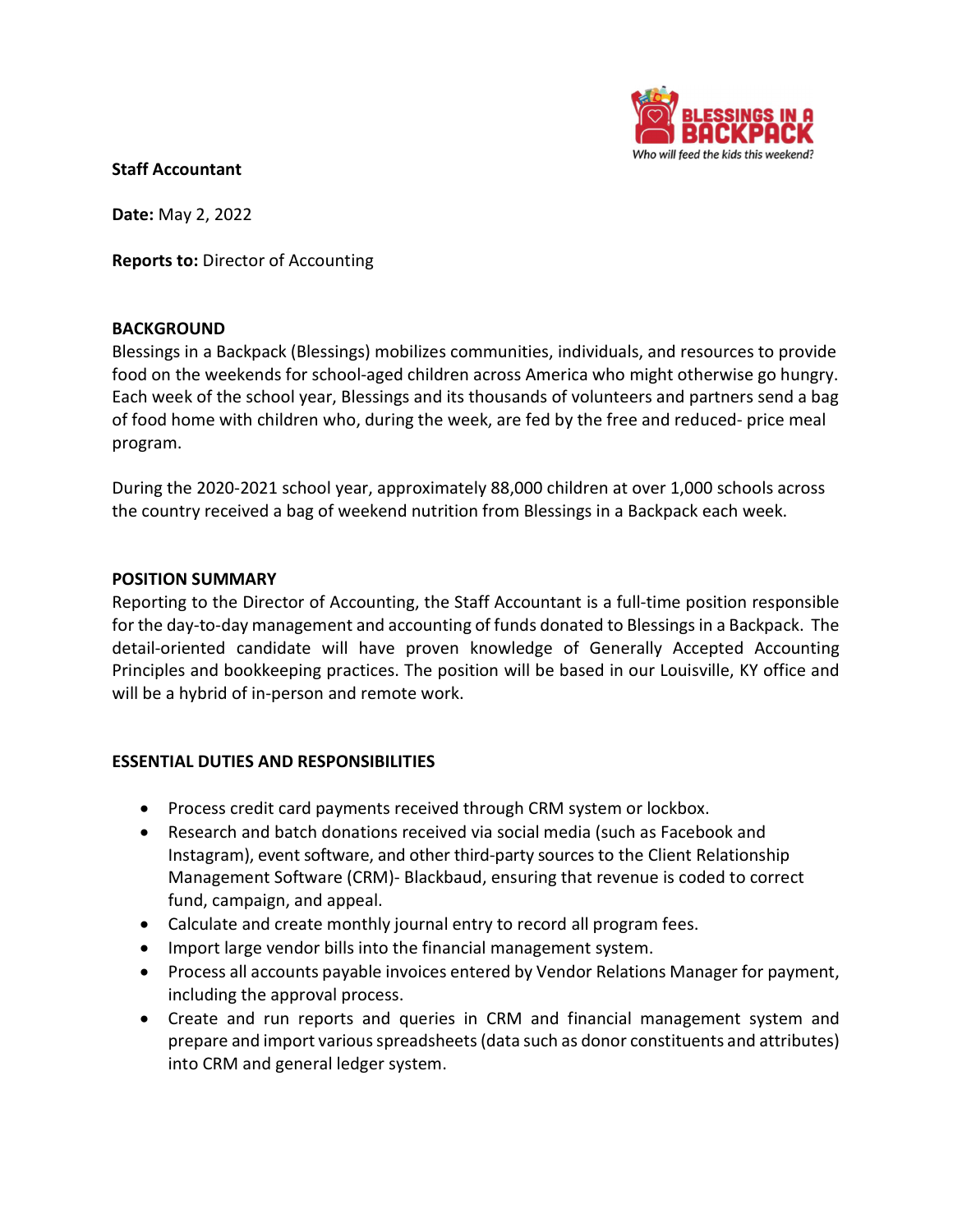- Create and process event acknowledgement letters and assist finance team with yearend tax letter acknowledgement process.
- Provide financial accounting support to Program Team, Fund Development, Marketing, donors and volunteers.
- Assist in the yearly audit by helping to prepare requested reports and schedules.
- Other accounting/finance related responsibilities and projects, as assigned.

## BASIC QUALIFICATIONS

Basic qualifications include:

- BA/BS Degree required in accounting, finance, or business with a strong accounting core.
- Two years' work experience.
- Experience in CRM and general ledger software systems.
- In depth knowledge of social media sites and how they facilitate the receipt and recording of donor gifts and information. Adept at analyzing potential use of social media donor tools to work effectively within Blessings' environment.
- Ability to use technology to identify and create efficiencies in processing accounting data
- Hands-on, collaborative workstyle, comfortable in a hybrid office/remote work environment
- Demonstrated analytical skills, ability to think strategically
- Proficient in Microsoft Office with advanced skills in Excel
- Ability to multitask and adapt to changing circumstances in a fluid environment, while maintaining a service-oriented approach to solving challenges
- Demonstrated excellence in communications skills, both written and verbal
- Demonstrated commitment to accountability, measuring outcomes, and a resultoriented culture
- Commitment to diversity, equity, and inclusion; diplomacy; and the ability to honor confidentiality
- Passion for the mission to make an impact on the lives of food insecure children in a fast-paced, entrepreneurial environment

# PREFERRED QUALIFICATIONS

- Work experience in a non-profit setting.
- Experience with Blackbaud.

# **BENEFITS**

Medical Insurance, Dental Insurance, Vision Insurance, Life Insurance, Short-Term Disability Insurance, Paid Time Off, Paid Holidays, Paid Winter Break, Summer Fridays, FSA Plan, 403(b)

Interested individuals should send cover letter and resume to carolb@blessingingsinbackpack.org